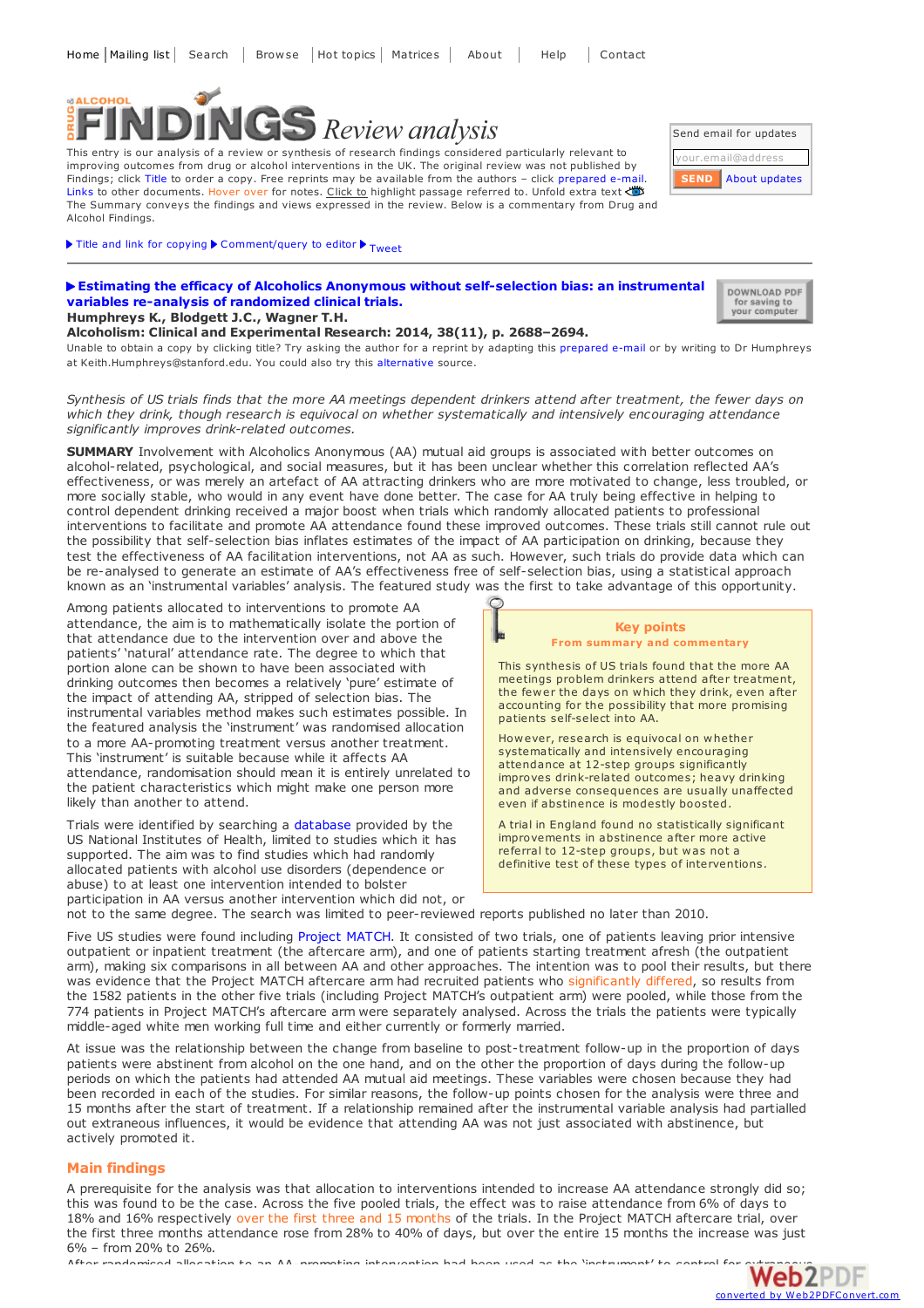After randomised allocation to an AA-promoting intervention had been used as the 'instrument' to control for extraneous influences, still across the five pooled trials and at both three- and 15-month follow-ups there remained a statistically significant relationship between greater AA attendance and more days of abstinence. Though high rates of abstinence left constricted room for improvement, at the three-month point the relationship equated to roughly a further two meetings a week being associated with 3.3 extra non-drinking days per month. The relationship not only persisted to 15 months, but became slightly stronger. However, there were no such statistically significant relationships in the Project MATCH aftercare arm, analysed separately for reasons explained above.

# **The authors' conclusions**

It is encouraging that the results are broadly consistent with what prior research has found: AA appears actually to benefit people with drinking problems rather than simply acting as a gathering place for individuals who would have improved without it. The impacts on abstinence assessed across the five pooled trials were additional to those generated by the AA-promoting interventions themselves, and the effect persisted to 15 months after treatment ended.

The exception was the Project MATCH aftercare trial. Here the AA-promoting intervention did stimulate greater attendance, but that was not associated with any significant increase in days of abstinence. The likely explanation is a 'ceiling effect': in the other trials the interventions shifted attendance from zero or infrequent to steady, more of a step change than the frequent to yet more frequent shift in the Project MATCH aftercare trial.

**FINDINGS COMMENTARY** An Effectiveness Bank hot [topic](https://findings.org.uk/PHP/dl.php?file=steps.hot&s=eb) introduces mutual aid groups and the evidence on their effectiveness, providing further information on the developments and studies mentioned below.

For UK commissioners, mutual aid spearheaded by 12-step fellowships [offers](https://findings.org.uk/PHP/dl.php?file=NTA_10.cab&s=eb) a way to reconcile diminished resources with the desire to get more patients out of treatment without increasing the risk of relapse. The interest at national level can be judged from the [resources](http://www.skillsconsortium.org.uk/intervention-details.aspx?p=9&d=0&int=46) made available since around 2010 to aid implementation. How much has trickled down to local service level is [unclear](https://findings.org.uk/PHP/dl.php?file=steps.hot&s=eb).

One [blockage](http://dx.doi.org/10.1080/1556035X.2010.523362) to professionals in the UK embracing 12-step groups as part of their practice is lack of faith in their effectiveness, which in turn may be due to the lack of [rigorous](http://dx.doi.org/10.1002/14651858.CD005032.pub2) studies, especially from the UK. With just three randomised trials (all involving coerced attendees) among its collection of studies, a [review](https://findings.org.uk/PHP/dl.php?file=nug_4_11.pdf&s=eb) published in 1999 synthesised the results of trials comparing AA groups against other approaches or no treatment at all. Findings from the three randomised trials suggested that people forced to attend AA do no better and possibly worse than when coerced instead into professionally run treatments or left to sort out their own ways of overcoming their problems. In contrast, the non-randomised studies, in which (with one partial exception) alcoholics chose whether or not to attend AA meetings, recorded statistically significant advantages over other approaches. This pattern of results suggests that AA looks better in some studies because those who attend are more motivated, and that people coerced into attending AA meetings might do worse than those coerced into other treatments. However, the three randomised trials were deeply flawed as assessments of AA as usually accessed and attended, and in two of the trials methodological features meant they were poor indicators of relative impacts on drinking.

Nearly all the research on 12-step groups and allied treatments comes from the USA, but the US record – where the 12 steps are deeply engrained and widely accepted – is not necessarily a guide to their impact in other societies. The featured study added to this literature by re-analysing data from a restricted set of US studies funded by the US National Institutes of Health. With this study, so far attempts to disentangle competing explanations of links between AA and abstinence have suggested that in the US context, attending AA groups promotes abstinence except after prior intensive (and especially inpatient) treatment. From the UK, a [study](https://findings.org.uk/PHP/dl.php?file=Manning_V_3.txt&s=eb) of interventions which substantially increased attendance at 12-step groups among patients leaving inpatient treatment found no significant effect on abstinence. However, abstinence rates did tend to be higher among patients encouraged to attend 12-step groups, and the study was not sufficiently large and long-term, and the 12-step encouragement not sufficiently intensive, for the results to be considered a definitive verdict on the groups, or on the usefulness of treatment services encouraging patients to join them.

The UK study exemplified the fact that though 12-step groups themselves are not amenable to randomised trial, patients can randomly be allocated to '12-step facilitation' interventions which promote attendance at the groups. Unlike actually attending the groups, these are in the hands of services to choose to deliver or not. Despite substantially increasing 12-step group attendance, relative to alternative treatments these interventions have generated inconsistent impacts on drinking. Some studies have found abstinence modestly boosted relative to alternative approaches, but generally without any extra impacts on heavy drinking or its adverse consequences, results which seem to cast doubt on the relationship between AA attendance and abstinence or less damaging drinking; if those links were strong and consistent, we would expect an intervention which promoted attendance also to beneficially affect drinking. However, much may depend on the make-up the treatment sample. Promoting 12-step groups cannot be expected to have much impact among patients already committed to attending or who have already attended sufficiently to gain whatever benefit they can. Maximum impact can be expected among patients not already committed to the groups, but who would try them if encouraged to do so by their counsellors or clinicians. Impact may also depend on the treatment programme which 12-step facilitation follows or forms part of; there are several indications that impacts are greatest when this too is 12-step based.

These general conclusions are substantiated below by analysing the featured study and similar studies which have attempted to expose the impact of 12-step groups by stripping away self-selection bias, and by detailing results from studies of treatment interventions which have promoted engagement with AA groups.

# **Implications of the featured study**

The featured study was an attempt to overcome what we have [termed](https://findings.org.uk/PHP/dl.php?file=steps.hot&s=eb#22) the 'methodological Catch 22s' which have left the issue of AA's effectiveness open to debate. The difficulty is that the classic randomised trial format fits mutual aid badly. Most fundamentally, participating in mutual aid groups is something someone *does*, not something *done to* them which can be expected to work regardless of whether they chose that route to recovery and subsequently actively participated. Unlike 'gated' professional services, it is impossible to deny someone access to a free and open-access mutual aid network. Self-selection also works the other way, drinkers selecting *not* to attend AA. Especially where this recovery strategy is pervasive, those prepared to deny themselves access to it are not necessarily typical dependent drinkers. Though randomisation is either impossible or violates the essence of mutual aid, without it results are vulnerable to the possibility that people who choose to attend and then become engaged in mutual aid groups do better than those who choose not to just because they are keener to achieve abstinence, not due to any [impact](http://www.web2pdfconvert.com?ref=PDF) of the groups – the so-called 'self-selection' bias which the featured study sought to overcome.

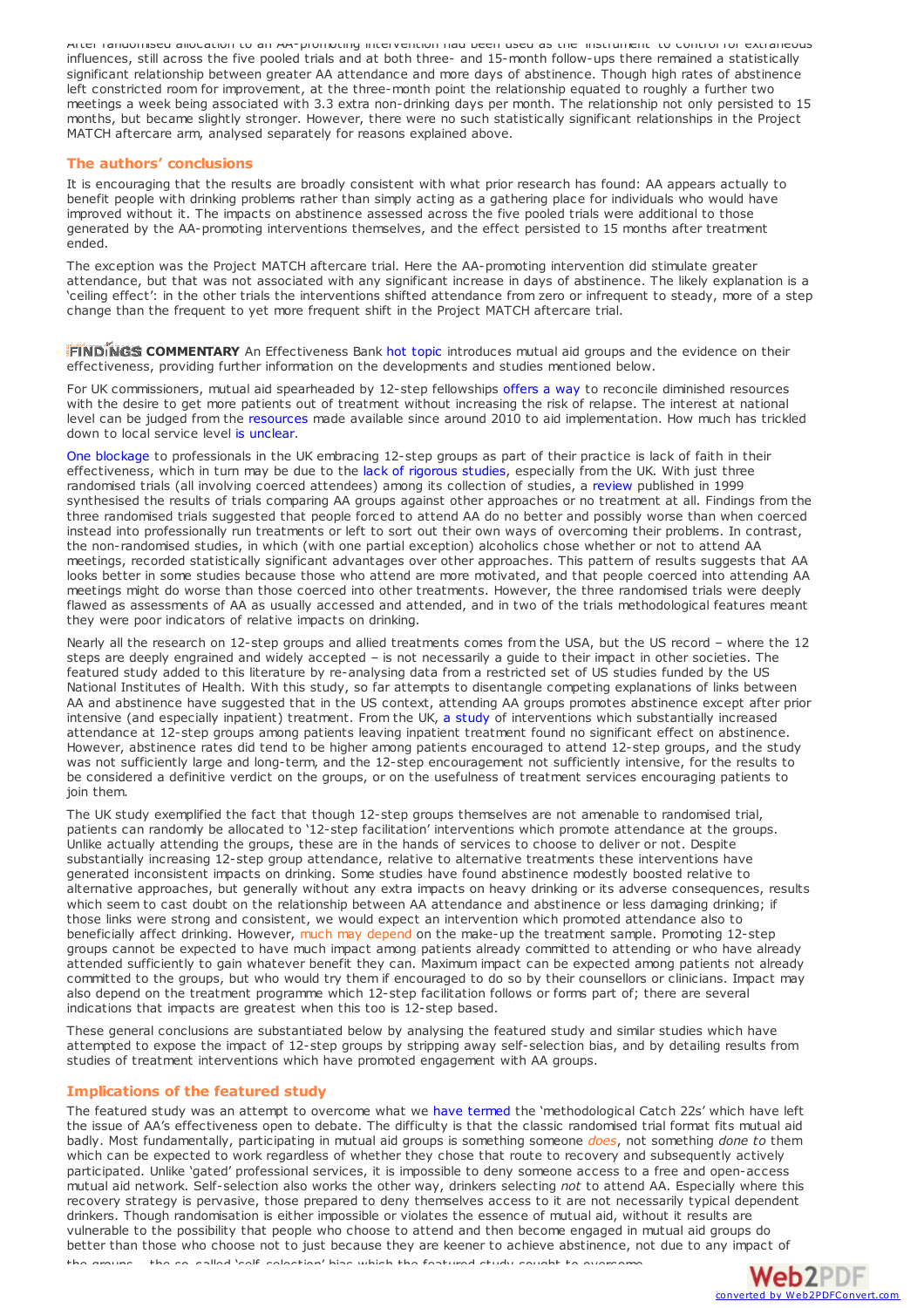the groups – the so-called 'self-selection' bias which the featured study sought to overcome.

It capitalised on studies which had randomly allocated patients not to AA meetings, but to treatment interventions which did versus did not (or not so strongly) systematically promote AA attendance. The thinking was that extra attendance promoted in this way could not be due to the greater motivation or resources of the patients, so would offer an unbiased estimate of the impact of attendance on abstinence. As in other studies, in Project MATCH when AA followed inpatient treatment, attendance made no statistically significant extra contribution to abstinence. But across the remaining studies, the results implied that going to an additional two meetings each week would be associated with an additional three to four days of abstinence per month. Though in some ways an advance on previous estimates, it seems possible that the presumed impact of attending more meetings was in fact a gradient reflecting how well patients responded to the AA-promoting intervention itself. The better they responded to it, the more meetings they would attend and the more they would remain abstinent, making it look as if meeting attendance caused the extra abstinence, when in fact both were caused by the professional intervention.

If we accept that the featured study has shown that attending AA groups can promote abstinence, what are its specific implications for practice? The demonstration is in the context of prior professional encouragement to engage with AA. In itself it does not necessarily mean that abstinence or reduced drinking will also be promoted by choosing to attend outside the context of treatment, though a study described [below](#page-2-0) suggests this can be the case. Nor does it indicate that choosing AA after therapy which is not geared to encouraging this will be similarly effective, an implication of some of the PROJECT MATCH findings. If treatment context is important, so too may be the national context, and similar results might not have been found outside AA's US homeland. Several studies have also shown that while relative to other approaches, promoting attendance at 12-step groups may be associated with abstinence, that does not necessarily extend to extra reductions in heavy drinking or in drink-related adverse consequences. It has been [argued](http://dx.doi.org/10.1080/10503307.2016.1249433) that to be considered truly effective relative to other approaches, a treatment must not only further improve the specific symptom at which it is targeted (in the case of promoting 12-step groups, by fostering abstinence) but also further reduce the burden that symptom places on the patient and ameliorate overlapping comorbidities – in other words, tackle the underlying causes of the patient's problems (in plural), not just suppress one symptom of those problems.

## **Other analyses accounting for self-selection bias**

Though arguably best placed to find an impact of attending AA groups, the featured study was not the first to seek to expose the impact of the groups by using an 'instrumental variable' methodology to account for bias due to drinkers self-selecting into the groups.

Capitalising on the relative unavailability of AA meetings was the strategy adopted in an earlier US [attempt](http://dx.doi.org/10.15288/jsa.1998.59.690). Participants were patients encouraged to join AA groups following 12-step based inpatient treatment. Standard analysis found what looked like a significant positive effect of attending versus not attending the meetings. Even after adjusting for other factors, patients who went on to attend AA in the three months after leaving the inpatient centre were almost four times more likely to have remained abstinent. Though it remained, at 1.7 times more likely to be abstinent, the effect was halved and became statistically insignificant when adjusted for self-selection. The adjustment relied on the fact that most of the sample were not in a position to drive themselves to meetings and a minority did not live in a town with an AA group. Both factors affected whether patients attended the groups but were presumed to have no direct impact on abstinence – the only effect they could have, it was thought, was via influencing attendance. Unfortunately this assumption was not tested by examining the data, and it is not hard to think of ways both factors could be related to drinking – for example, via car owners having greater economic resources and more to lose from continued dependent drinking, or via towns with AA groups having a different drinking culture to those without. In this earlier study there was no 'ceiling effect' to restrict the influence of attending the meetings, thought in the featured study to have prevented the Project MATCH aftercare trial from finding an abstinence-promoting effect of AA attendance. The earlier study also found no extra abstinence due to attending more meetings, bolstering the impression that attending AA groups had little effect.

<span id="page-2-0"></span>A [second](http://dx.doi.org/10.1016/S0149-7189(96)00028-6) study which also used the 'instrumental variable' methodology instead recruited previously untreated alcoholics who had contacted the alcoholism treatment system via an information and referral or detoxification centre. Instead of abstinence as an outcome, it averaged the severity of drinking in each of the last six months of a one-year follow-up period, and related this to AA attendance in the previous six months. Drinkers selected for the analysis were those who (apart from detoxification) did not go on to start professional treatment, many of whom nevertheless attended AA groups. In this study the factors relied on to sift AA's impacts from those of self-selection were how serious a problem the participant considered their drinking, a tendency to cope with problems by seeking information/advice, and the participant's sex. As hoped, all three were related to whether the participant attended AA meetings, but not to the severity of their drinking as assessed at the one-year follow-up.

In contrast to the study described above, this second study found that using these factors to eliminate bias due to self-selection into AA *doubled* the strength of its association with reduced severity of drinking. In the first study, selfselection bias had magnified the apparent impact of attending AA groups, possibly because promising clients most engaged with the 12-step inpatient programme continued to engage with 12-step support on leaving. When this second study investigated an untreated sample, self-selection bias had instead obscured the magnitude of AA's effect. Perhaps appreciating their difficulties, patients least likely to be able to avoid drinking chose AA rather than attempting to go it alone without treatment and without the support of a mutual aid group. As an aside, in the second study it is worth noting that while patients who attended AA groups were a year later much more likely to be abstinent (41% v. 16%) than those who chose neither treatment nor AA, [there](http://dx.doi.org/10.1007/BF02521322) was no substantial or significant difference in their experience of drink-related problems.

Both these earlier instrumental variable analyses assessed the impacts of AA attendance versus non-attendance, not as in the featured study, the impacts of different degrees of attendance (including non-attendance).

# **Does encouraging AA involvement improve drinking outcomes?**

Treatment services will perhaps be less interested in whether AA attendance promotes abstinence, than in whether intervening to *encourage* patients to attend AA will lead to more of what patient and service are trying to achieve. That result will be a product not only of the impact of attending groups – subject of the featured analysis – but also the likelihood that patients will attend. A finding that when a (former) patient attends AA they are more likely to be abstinent is of less practical value if very few patients can or will attend. That directs our attention to the AApromoting interventions mounted as part of the patient's treatment, which the featured analysis used only incidentally to help estimate the impact of attending the groups. The studies summarised below generally indicate that d[espite](http://www.web2pdfconvert.com?ref=PDF) often substantially increasing 12-step group attendance, there have been no or only modest statistically [significant](http://www.web2pdfconvert.com?ref=PDF) impacts on drinking relative to alternative treatments. Some studies have found abstinence modestly boosted relative<br>Latin in drinking relative to alternative treatments.